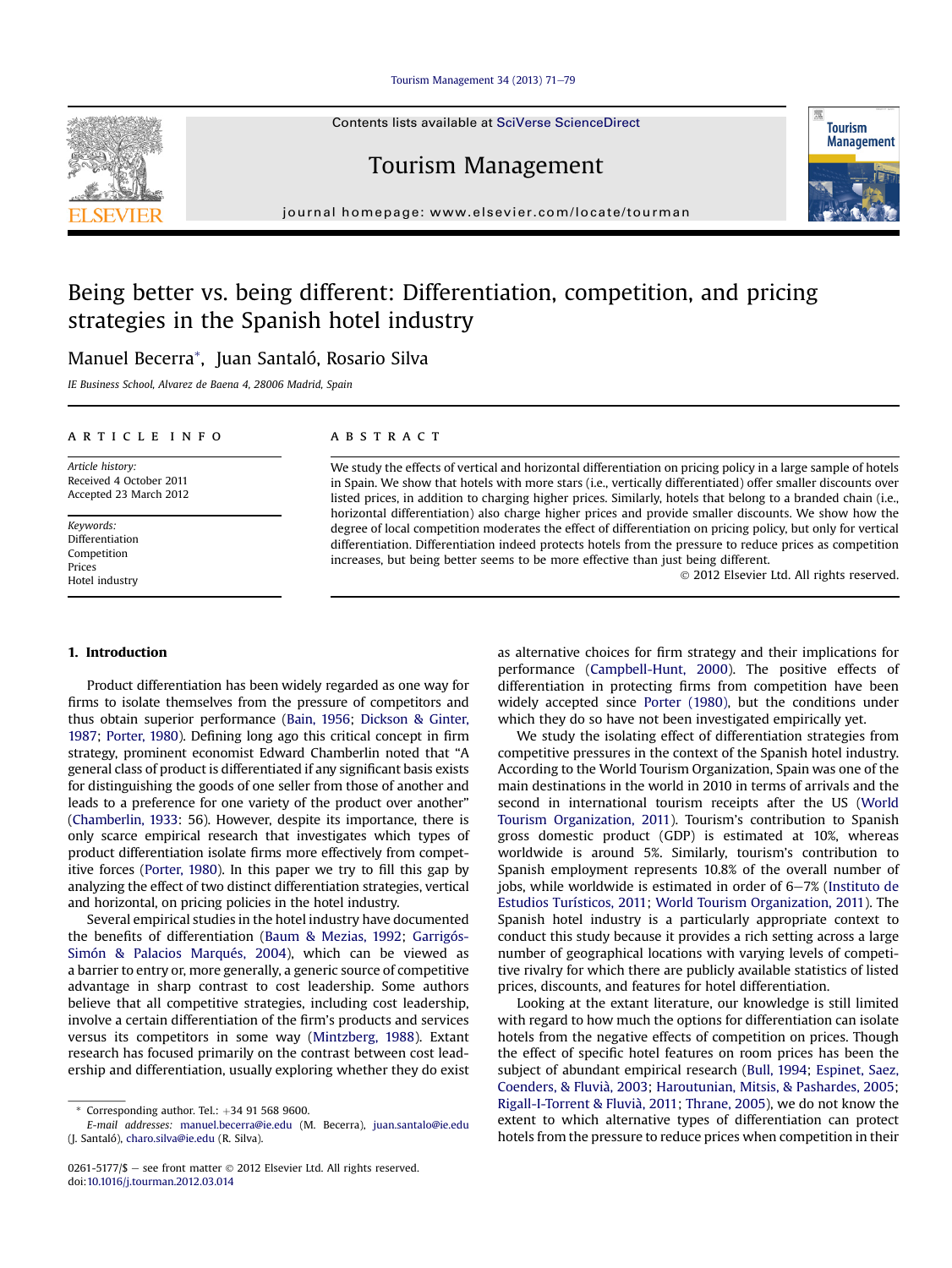geographical area increases. Based on the differentiation literature in IO [\(Beath & Katsoulacos, 1991\)](#page--1-0), we investigate how vertical differentiation (i.e., competing along one product dimension valued similarly by all customers, such as overall hotel quality) and horizontal differentiation (i.e., offering a unique combination of product features that satisfies the needs of a specific customer segment) can both be used to insulate hotels from an increase in the degree of competition in its location. In addition to finding support for the effects of both vertical and horizontal differentiation on room prices and discounts, our empirical results show that "being better" (i.e., vertically differentiated) allows hotels to resort less to room price discounts from their listed prices as competition increases than merely "being different" (horizontally differentiated).

In the rest of the paper we develop several hypotheses about the effects of vertical and horizontal differentiation on hotel room prices and how competitive rivalry moderates these effects. We use a sample of 1490 hotels in 67 locations in Spain to test the hypotheses, which are generally supported.

#### 2. Differentiation strategies

#### 2.1. Literature review

The concept of differentiation goes back to the seminal work on monopolistic competition of [Chamberlin \(1933\),](#page--1-0) who highlighted that customers may have different preferences among available products within the same industry. Along this line, [Porter \(1980\)](#page--1-0) later popularized the generic strategy of differentiation when a firm creates something tangible or intangible that is perceived as "being unique" by at least one set of customers. Thus, it is the customers' perceptions what determines the extent of product differentiation.

Differentiation has been regarded as an important generic strategy widely used across all industries ([Beal & Yasai-Ardekani,](#page--1-0) [2000](#page--1-0); [Homburg, Krohner & Workman, 1999\)](#page--1-0), but their performance consequences are not well understood yet [\(Campbell-Hunt,](#page--1-0) [2000](#page--1-0)). Furthermore, there seem to be many possible differentiation strategies. For instance, [Miller \(1986\)](#page--1-0) argued in favor of two types of differentiation strategy: innovation and marketing, which was supported by [Lee and Miller \(1999\)](#page--1-0). In a broader categorization of differentiation-based strategies, [Mintzberg \(1988\)](#page--1-0) proposed six types: quality, design, support, image, price, and undifferentiated products, which obtained empirical support from [Kotha and](#page--1-0) [Vadlamani \(1995\)](#page--1-0). Recently, strategy researchers have explored the distinction between vertical and horizontal differentiation widely used in the IO literature ([Ethiraj & Zhu, 2008;](#page--1-0) [Makadok,](#page--1-0) [2010](#page--1-0), [2011](#page--1-0)).

In the case of vertical differentiation all customers would agree in a preference ranking of available products, if they were offered at the same price. In this case, competition among firms takes place along only one dimension with the most differentiated firm providing the highest level of such a dimension. For instance, by offering the highest overall quality, a hotel may become more attractive to all customers. In this case, even though customers have the same ranking of perceived product quality, products sell at different prices because customers have different willingness to pay for quality improvements, driven primarily by their differences in wealth ([Beath & Katsoulacos, 1991\)](#page--1-0).

However, customers often have different preferences about the set of desirable features in a product or service, so that a single ranking along a quality index cannot be developed for the firms in the market for which all customers would agree. This is the case of horizontal differentiation in which, even if all products were sold at the same price, firms would obtain different market shares to the extent that their products have a unique combination of attributes that are preferred by one specific set of customers. For instance, through brand loyalty a firm becomes more attractive to a specific set of customers with similar needs, which limits the degree of substitutability among competing firms [\(Makadok, 2010\)](#page--1-0).

Most of the IO literature on product differentiation is based on this distinction between vertical and horizontal differentiation ([Beath & Katsoulacos, 1991\)](#page--1-0). However, strategy research has ignored this distinction until recently [\(Makadok & Ross, 2009\)](#page--1-0). In a sequence of theoretical papers, [Makadok and Ross \(2009\),](#page--1-0) [Makadok \(2010, 2011\)](#page--1-0) predicted the performance consequences of both types of differentiation as well as their interaction effects, though there is scarce empirical research in strategy about both types of differentiation. In one of the few empirical studies on differentiation strategies, [Ethiraj and Zhu \(2008\)](#page--1-0) show that competition is primarily based on horizontal differentiation in the early stages of industry development, which makes incumbents' advantage relatively sustainable; however, as the industry matures, new entrants with greater vertical differentiation are more likely to beat incumbents.

In the next section we will explain how the two main alternatives for differentiation, vertical and horizontal strategies, can be used to help us understand competition among hotels and its effect on prices; more precisely, how hotels can cope with the pressure to reduce room prices as the intensity of competition increases.

#### 2.2. Differentiation and prices in the hotel industry

Let us investigate now the connection between differentiation strategies and pricing policies in the specific framework of the hospitality sector. This topic is worthwhile studying because price planning is one of the most overlooked and poorly researched areas of marketing [\(Hoffman, Turley, & Kelley, 2002;](#page--1-0) [Rowley, 1997\)](#page--1-0). Furthermore, pricing decisions are particularly relevant in the hotel industry since hospitality prices are one of the main influences on accommodation selection decisions ([Hung, Shang, & Wang, 2010](#page--1-0); [Lockyer, 2005](#page--1-0)).

The existing literature in the hotel industry indicates that there are many attributes that influence the customers' choice, such as location, room rate, service quality, reputation, security, and cleanliness [\(Chu & Choi, 2000\)](#page--1-0). Similarly, hedonic pricing research has explored a large number of variables that determine room prices, such as location, hotel category and size, brand name, restaurant availability, distance to city center, room features, parking, and sport facilities ([Bull, 1994](#page--1-0); [Carvell & Herrin, 1990](#page--1-0); [Espinet et al., 2003;](#page--1-0) [Thrane, 2005;](#page--1-0) [Wu, 1999](#page--1-0)). Any unique feature that is relevant for at least one set of customers is a potential source of differentiation [\(Dubé & Renaghan, 2000\)](#page--1-0).

Certain hotel characteristics, such as service quality, are arguably important for all customers, but some customers value certain features more than others. From the many possible features on which hotels can build their differentiation, we have chosen two important elements of a hotel's strategy to conduct our study: hotel category (i.e., number of stars) and hotel chain (i.e., membership to a branded hotel chain), as critical choices for vertical and horizontal differentiation respectively.

In the hotel industry there is one overall ranking of quality with which we would expect all customers to substantially agree, i.e., hotel category (1 through 5 stars, which is actually assessed officially in Spain by the proper agency). In other words, most people would agree that a five-star hotel is usually better than a four-star hotel and so on. It is reasonable to believe that, if customers were given the same rates for hotels, they would choose a higher category hotel. Thus, hotel category is an option for hotels to differentiate vertically and, indeed, it is regarded as an excellent proxy for overall hotel quality [\(Fernández & Marín, 1998](#page--1-0)). Of course,